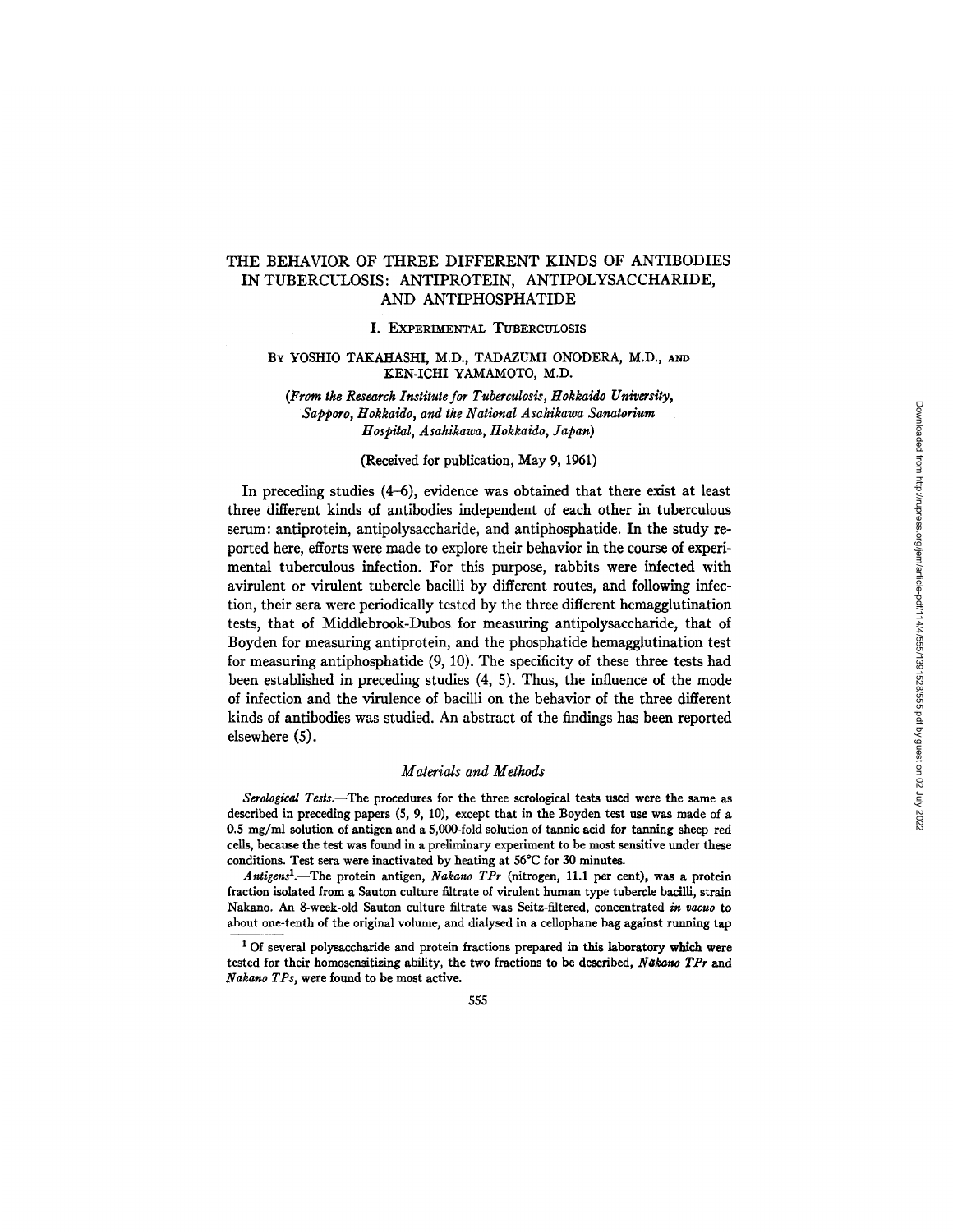water for 2 consecutive days. The protein fraction was precipitated from the filtrate by addition of an adequate amount of 10 per cent trichioroacetic acid. After standing overnight in the refrigerator, the precipitate was collected by centrifugation. It was then dissolved in a dilute NaOH solution, freed from impurities by centrifugation, and reprecipitated at pH 4.2 by addition of dilute HCI solution. This procedure was repeated several times and the final precipitate collected by centrifugation, washed with acetone, vacuum-dried, and stored at room temperature until used.

The polysaccharide antigen, *Nakano TPs* (nitrogen, 0.45 per cent), was a fraction precipitated from the deproteinized filtrate by addition of methanol; the deproteinized filtrate was concentrated to about one-tenth of the original volume, diaiysed in a cellophane bag against running tap water for 2 consecutive days, and Seitz-filtered. Methanol was added to the filtrate to 40 per cent. The precipitate formed was removed by centrifugation (this fraction is inactive for the Middiebrook-Dubos test), and methanol was again added to the supernate to 80 per cent. The precipitate was collected by centrifugation. It was again dissolved in water, freed from impurities by centrifugation, and reprecipitated by addition of methanol to the same concentration. This procedure was repeated several times and the final product was washed with acetone, vacuum-dried, and stored at room temperature.

The phosphatide antigen, *Pd. ha* (nitrogen, 0.3 per cent; phosphorus, 2.8 per cent), was a purified methanol extract isolated from acetone-killed mixed bacilli of the human strains, H37Rv and Aoyama B, according to the method described in previous papers (5, 10).

The procedures for preparing antigen solutions for sensitizing sheep red cells, normal or tanned, were the same as described in previous papers (5, 10).

When tested against the same rabbit antiserum, the antibody titer of the Middlebrook-Dubos test using *Nahano TPs* was 1/2,560, that of the Boyden test using *Nahano TPr,* 1/320, and that of the phosphatide hemagglutination test using *Pd. ha,* 1/1,280.

*Bacillary Cultures.--Use* was made of cultures of BCG and of the virulent Nakano strain, human type, 2 weeks of age on Ogawa's egg medium.<sup>2</sup> Bacillary saline suspensions were conventionally prepared in a flask containing glass beads previously sterilized.

*Tests.--Sixteen* albino rabbits weighing from 2 to 3 kg were divided into four groups. The first group (group BCG-skin) received subcutaneously in the abdomen 1 mg of BCG and the second group (group BCG-vein) the same dose through the ear vein. The third group (group Nakano-skin) received likewise subcutaneously in the abdomen 1 mg of Nakano bacilli and the fourth group (group Nakano-vein) the same dose through the ear vein. The viable counts were 1.6  $\times$  10<sup>7</sup>/mg for BCG and 2.5  $\times$  10<sup>7</sup>/mg for Nakano bacilli. At 3, 5, 7, 9, and 12 weeks after infection, the animals were bled through the ear vein and the antibody titers of the sera were measured and recorded. Parallel to these observations, tuberculin skin tests were secured and recorded using 0.1 ml amounts of a tenfold dilution of Santon tuberculin. At the end of the experiment, all the animals were sacrificed and the gross findings of the visceral tuberculous lesions were recorded. The quantitative culture of the lungs was conducted at the same time.

#### EXPERIMENTAL RESULTS

*The Middlebrook-Dubos Test.--The* results of the test are presented in Table I and Fig. 1. The production of antibodies to polysaccharide was found to be prominent in all the animals, and aside from slight individual variations, no

<sup>2</sup> See Obayashi, Y., Dried BCG Vaccine, *World Health Organization,* 1955, I1.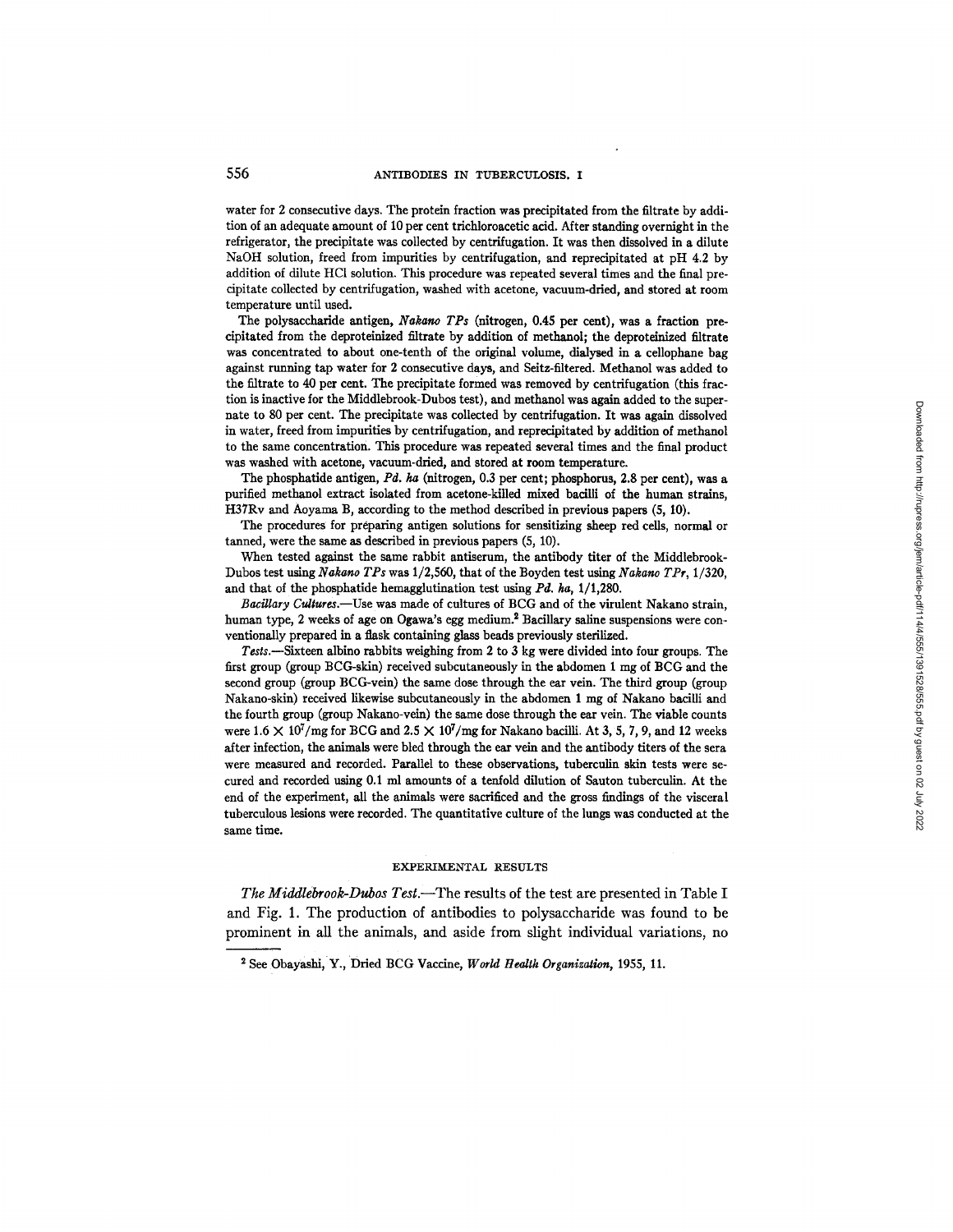significant difference was found among the four groups. This would indicate that the production of antipolysaccharides takes place almost universally, regardless of the mode of infection and the virulence of infecting bacilli.

*The Boyden Test.--As* shown in Table II and Fig. 2, the production of antibodies to protein was weaker than that of antipolysaccharides. It is interesting to note that, in the first and second groups which received BCG, the antibody

| Material, mode of<br>challenge | Rabbit No.              | Antibody titers at |        |        |          |         |  |  |
|--------------------------------|-------------------------|--------------------|--------|--------|----------|---------|--|--|
|                                |                         | $3$ wks.           | 5 wks. | 7 wks. | $9$ wks. | 12 wks. |  |  |
| $BCG$ (S.C.)                   | 1                       | 640*               | 320    | 80     | 80       | 160     |  |  |
|                                | $\boldsymbol{2}$        | 160                | 160    | 40     | 40       | 80      |  |  |
|                                | 3                       | 160                | 320    | 80     | 80       | 80      |  |  |
|                                | $\overline{\mathbf{4}}$ | 160                | 80     | 40     | 80       | 40      |  |  |
| $BCG$ $(I.V.)$                 | 5                       | 320                | 320    | 320    | 320      | 160     |  |  |
|                                | 6                       | 80                 | 160    | 40     | 40       | 40      |  |  |
|                                | 7                       | 160                | 160    | 40     | 40       | 40      |  |  |
|                                | 8                       | 320                | 640    | 160    | 160      | 80      |  |  |
| Nakano (S.C.)                  | 9                       | 160                | 320    | 320    | 80       | 80      |  |  |
|                                | 10                      | 320                | 720    | 160    | 80       | 80      |  |  |
|                                | 11                      | 80                 | 640    | 640    | 320      | 160     |  |  |
|                                | 12                      | 320                | 160    | 80     | 80       | 80      |  |  |
| Nakano (I.V.)                  | 13                      | 320                | 160    | 80     | 160      | 320     |  |  |
|                                | 14                      | 80                 | 320    | 160    | 80       | 40      |  |  |
|                                | 15                      | 320                | 320    | 160    | 160      | 80      |  |  |
|                                | 16                      | 160                | 160    | 320    | 160      | 160     |  |  |

TABLE I *Results of the Middlebrook-Dubos Test* 

S.C., subcutaneous injection.

I.V., intravenous injection.

\* The numerals indicate reciprocals of antibody titers.

titers reached their maxima at 3 weeks after infection and decreased gradually almost at an equal pace towards the end of the experiment, while in the third and fourth group which received virulent Nakano bacilli, the antibody titers were relatively higher than in the two foregoing groups, despite noticeable individual variations. This would indicate that the production of antiproteins is to some extent influenced by the virulence of infecting bacilli. The mode of infection, however, seems not to exert any important influence on the production of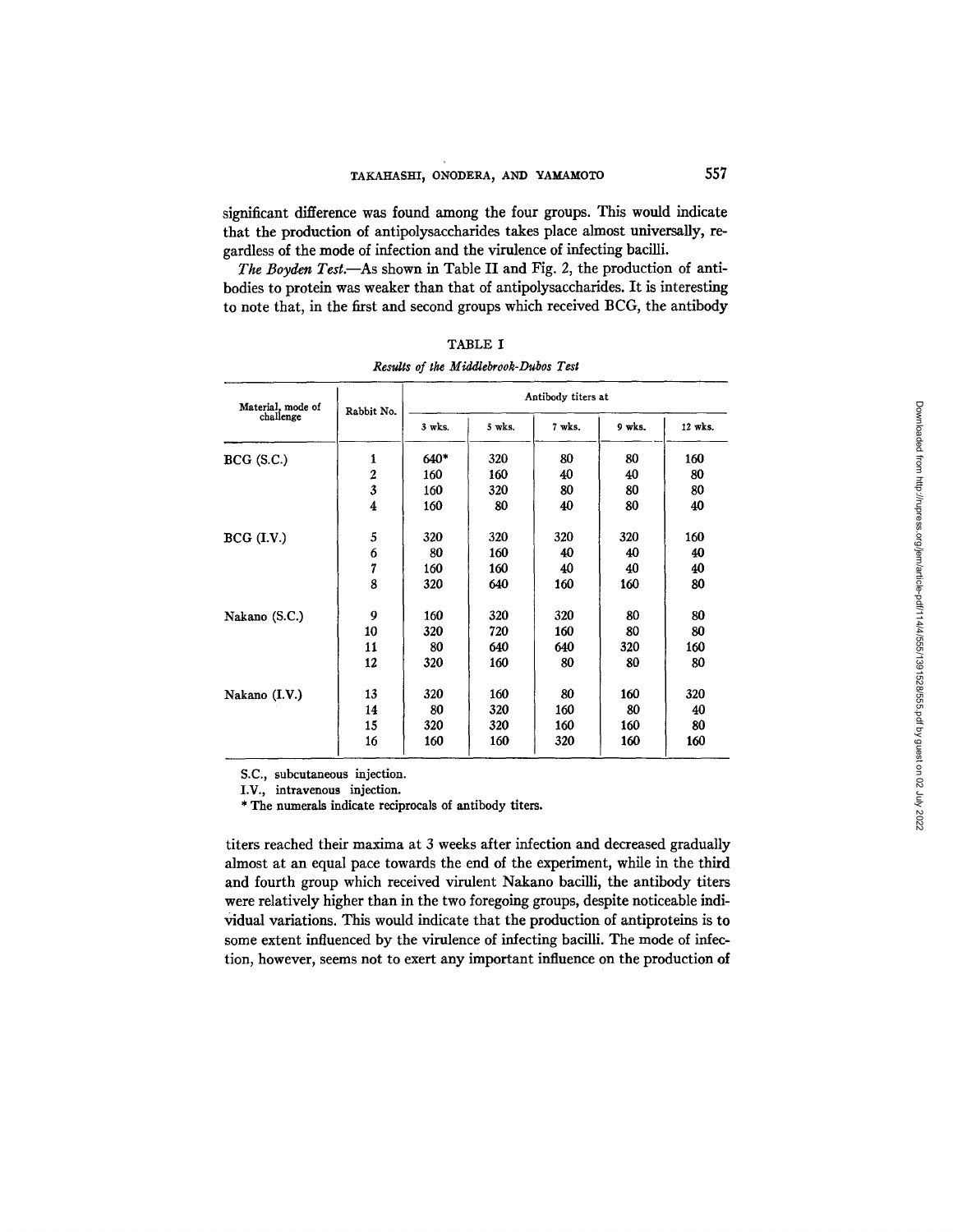

FIG. I. Results of the Middlebrook-Dubos test. Plots of mean antibody titers (logarithmic mean values) measured periodically.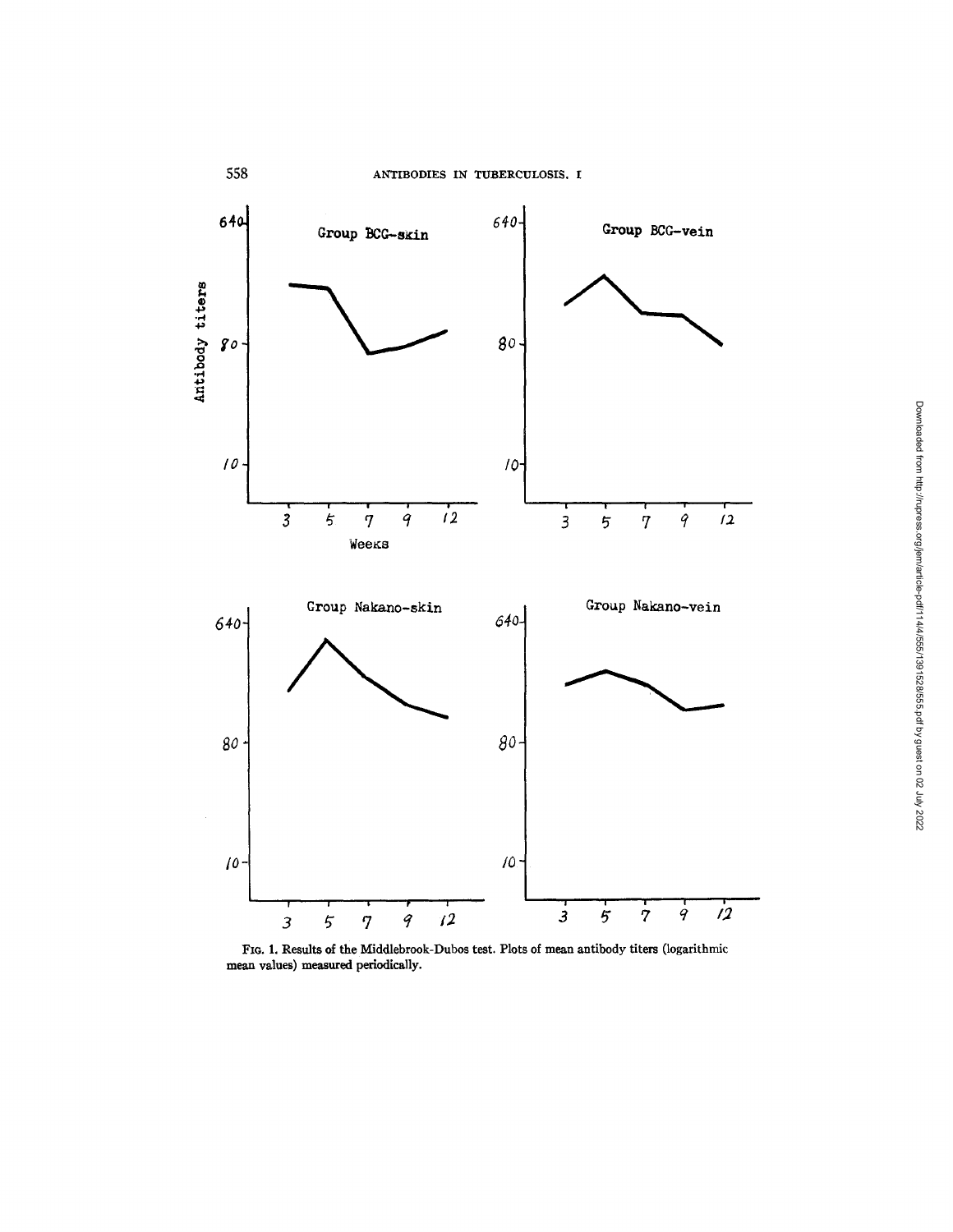antiprotein, inasmuch as no significant difference in the antibody titer was observed between the subcutaneous groups (first and third groups) and the intravenous groups (second and fourth groups).

*The Phosphatide Hemagglutination Test.--The* production of antibodies to phosphatide was almost at the same level as that of antiprotein, as may be seen in Table III and Fig. 3. However, it is worth noticing that significant difference

| Material, mode of<br>challenge | Rabbit No.              | Antibody titers at |        |          |          |          |  |  |
|--------------------------------|-------------------------|--------------------|--------|----------|----------|----------|--|--|
|                                |                         | 3 wks.             | 5 wks. | 7 wks.   | 9 wks.   | 12 wks.  |  |  |
| $BCC$ (S.C.)                   | 1                       | 40                 | 20     | 10       | $\bf{0}$ | 0        |  |  |
|                                |                         | 40                 | 10     | 10       | $\bf{0}$ | 0        |  |  |
|                                | $\frac{2}{3}$           | 40                 | 20     | 40       | $\bf{0}$ | 0        |  |  |
|                                | $\overline{\mathbf{4}}$ | 20                 | 10     | $\bf{0}$ | $\bf{0}$ | $\bf{0}$ |  |  |
| $BCG$ (I.V.)                   | 5                       | 40                 | 20     | 20       | $\bf{0}$ | $\bf{0}$ |  |  |
|                                | 6                       | 20                 | 10     | 20       | $\bf{0}$ | 0        |  |  |
|                                | $\overline{7}$          | 20                 | 20     | 20       | $\bf{0}$ | 0        |  |  |
|                                | 8                       | 20                 | 20     | 40       | $\bf{0}$ | $\bf{0}$ |  |  |
| Nakano (S.C.)                  | 9                       | 20                 | 10     | 20       | 10       | $\bf{0}$ |  |  |
|                                | 10                      | 40                 | 20     | 10       | $\Omega$ | $\bf{0}$ |  |  |
|                                | 11                      | 40                 | 80     | 160      | 40       | 160      |  |  |
|                                | 12                      | 20                 | 20     | 10       | $\bf{0}$ | 0        |  |  |
| Nakano (I.V.)                  | 13                      | 40                 | 20     | 20       | 40       | 160      |  |  |
|                                | 14                      | 40                 | 10     | $\Omega$ | 0        | 0        |  |  |
|                                | 15                      | 20                 | 40     | 10       | $\bf{0}$ | 0        |  |  |
|                                | 16                      | 40                 | 20     | 80       | 40       | 160      |  |  |

TABLE II *Results of the Boyden Test* 

For signs and symbols, see the footnotes of Table I.

in the mode of antibody production was observed between the BCG groups (first and second groups) and the Nakano groups (third and fourth groups) as well as between the subcutaneous (first and third groups) and the intravenous groups (second and fourth groups). In the first group which received subcutaneously BCG bacilli, no significant production of antiphosphatide was noticed, while in the second group which received BCG intravenously, the antibody production was significant, but it tended to decrease gradually towards the end of the experiment. A similar tendency was observed in the groups which received virulent Nakano bacilli but to a higher extent than in the former groups. It is particularly interesting to note that in the fourth group which was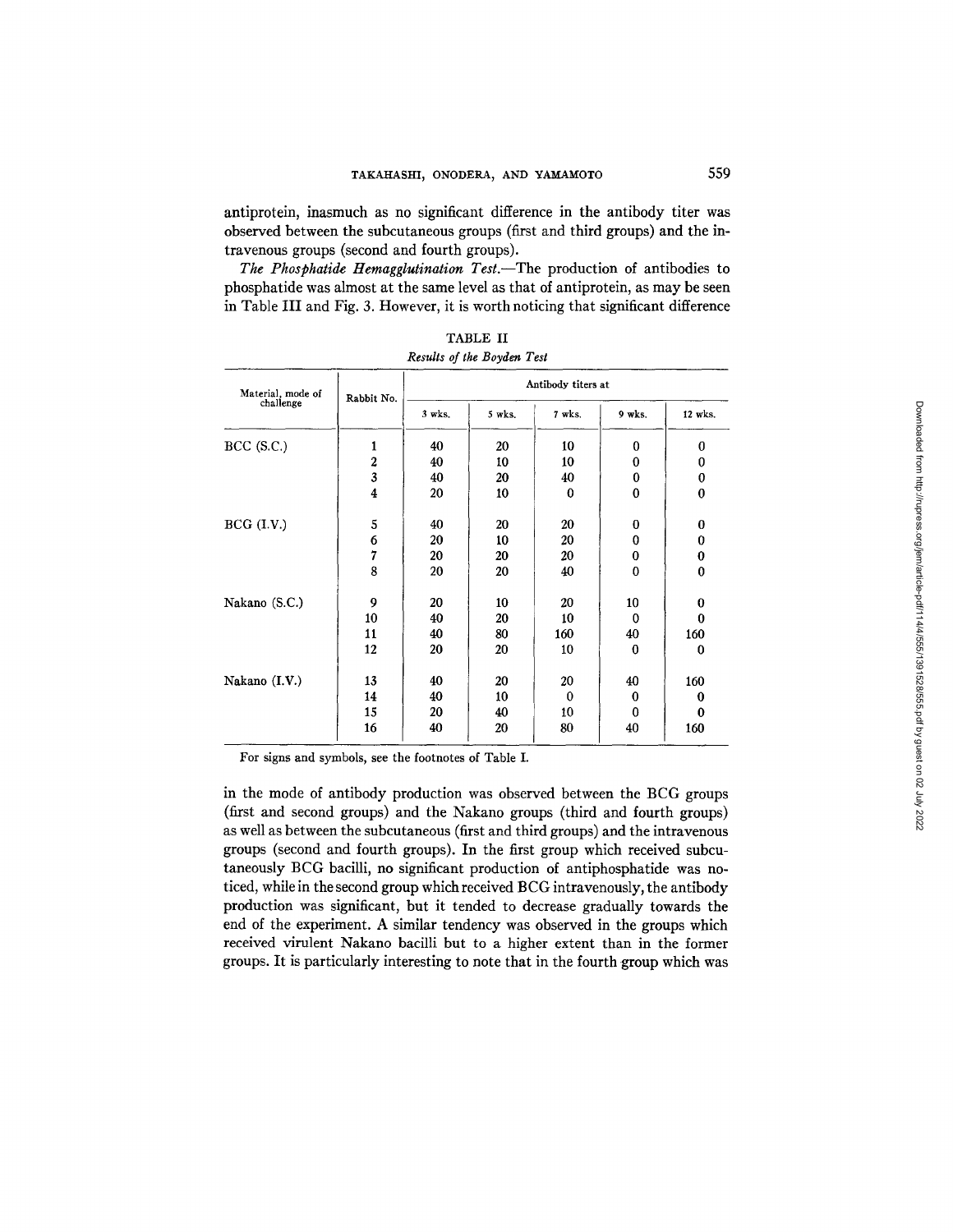

FIG. 2. Results of the Boyden test. Plots of mean antibody titers measured periodically.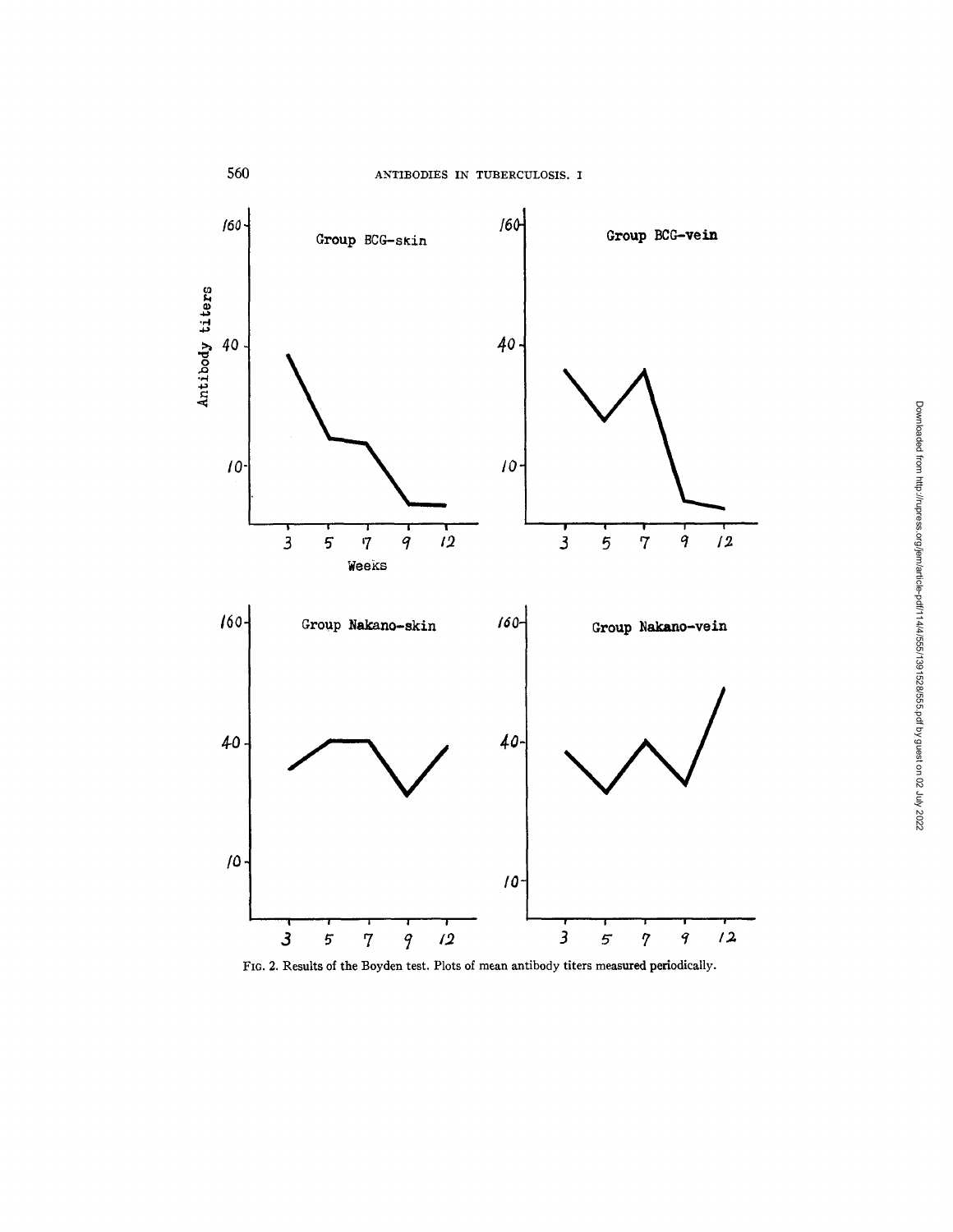intravenously infected with Nakano bacilli, the antibody titer increased towards the end of the experiment, parallel to the possibly rapid formation of tuberculous lesions in the animals.

The foregoing facts would indicate that the production of antiphosphatide in the course of experimental tuberculosis is significantly influenced by the mode of infection as well as by the virulence of infecting bacilli.

| Material, mode of<br>challenge | Rabbit No.              | Antibody titers at |          |          |          |          |  |  |
|--------------------------------|-------------------------|--------------------|----------|----------|----------|----------|--|--|
|                                |                         | 3 wks.             | $5$ wks. | 7 wks.   | 9 wks.   | 12 wks.  |  |  |
| $BCG$ (S.C.)                   | $\mathbf{1}$            | 10                 | $\bf{0}$ | 10       | 0        | 0        |  |  |
|                                | $\bf{2}$                | 20                 | 10       | $\bf{0}$ | $\bf{0}$ | 0        |  |  |
|                                | 3                       | 10                 | 0        | $\bf{0}$ | $\bf{0}$ | 0        |  |  |
|                                | $\overline{\mathbf{4}}$ | 10                 | 0        | $\bf{0}$ | $\bf{0}$ | 0        |  |  |
| $BCG$ (I.V.)                   | 5                       | 40                 | 20       | 80       | 20       | 10       |  |  |
|                                | 6                       | 40                 | 40       | 80       | 20       | 40       |  |  |
|                                | $\overline{7}$          | 10                 | 10       | 10       | 10       | 0        |  |  |
|                                | 8                       | 10                 | 40       | 40       | 10       | $\bf{0}$ |  |  |
| Nakano (S.C.)                  | 9                       | 10                 | 0        | $\Omega$ | $\bf{0}$ | 0        |  |  |
|                                | 10                      | 10                 | $\bf{0}$ | 20       | 10       | $\bf{0}$ |  |  |
|                                | 11                      | 10                 | 10       | 20       | 20       | 0        |  |  |
|                                | 12                      | 20                 | 20       | 10       | $\bf{0}$ | $\bf{0}$ |  |  |
| Nakano (I.V.)                  | 13                      | 20                 | 20       | 40       | 80       | 320      |  |  |
|                                | 14                      | 20                 | 20       | 20       | 40       | 40       |  |  |
|                                | 15                      | 10                 | 10       | 10       | 10       | 0        |  |  |
|                                | 16                      | 40                 | 80       | 160      | 160      | 40       |  |  |

TABLE III *Results of the Phosphatide ttemagghaination Test* 

For signs and symbols, see the footnotes of Table I.

*Tuberculin Skin Tests.--As* may be seen in Table IV, tuberculin skin tests were almost of the same intensity in all the groups except the second group, in which BCG was injected intravenously. Retardation in the development of tuberculin skin hypersensitivity is often encountered in laboratory animals challenged intravenously with bacilli of BCG but its mechanism is still unknown (1, 2).

For comparison, in the first and second groups, the average values of the tuberculin reactions are plotted in Fig. 4, beside the curves showing the blood levels of the three different kinds of antibodies. The amount of each of them was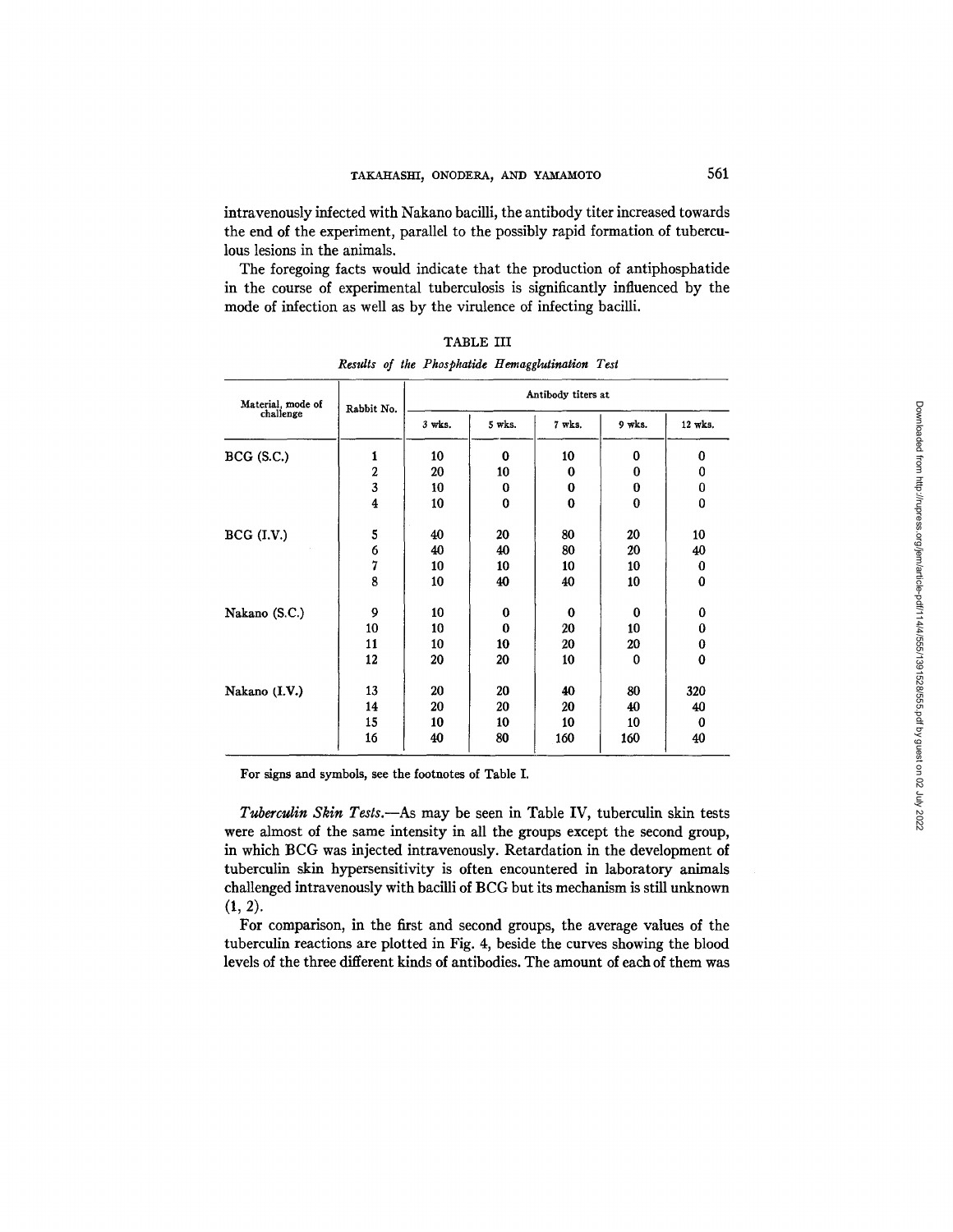

FIC. 3. Results of the phosphatide hemagglutination test. Plots of mean antibody titers measured periodically.

# 562 ANTIBODIES IN TUBERCULOSIS. I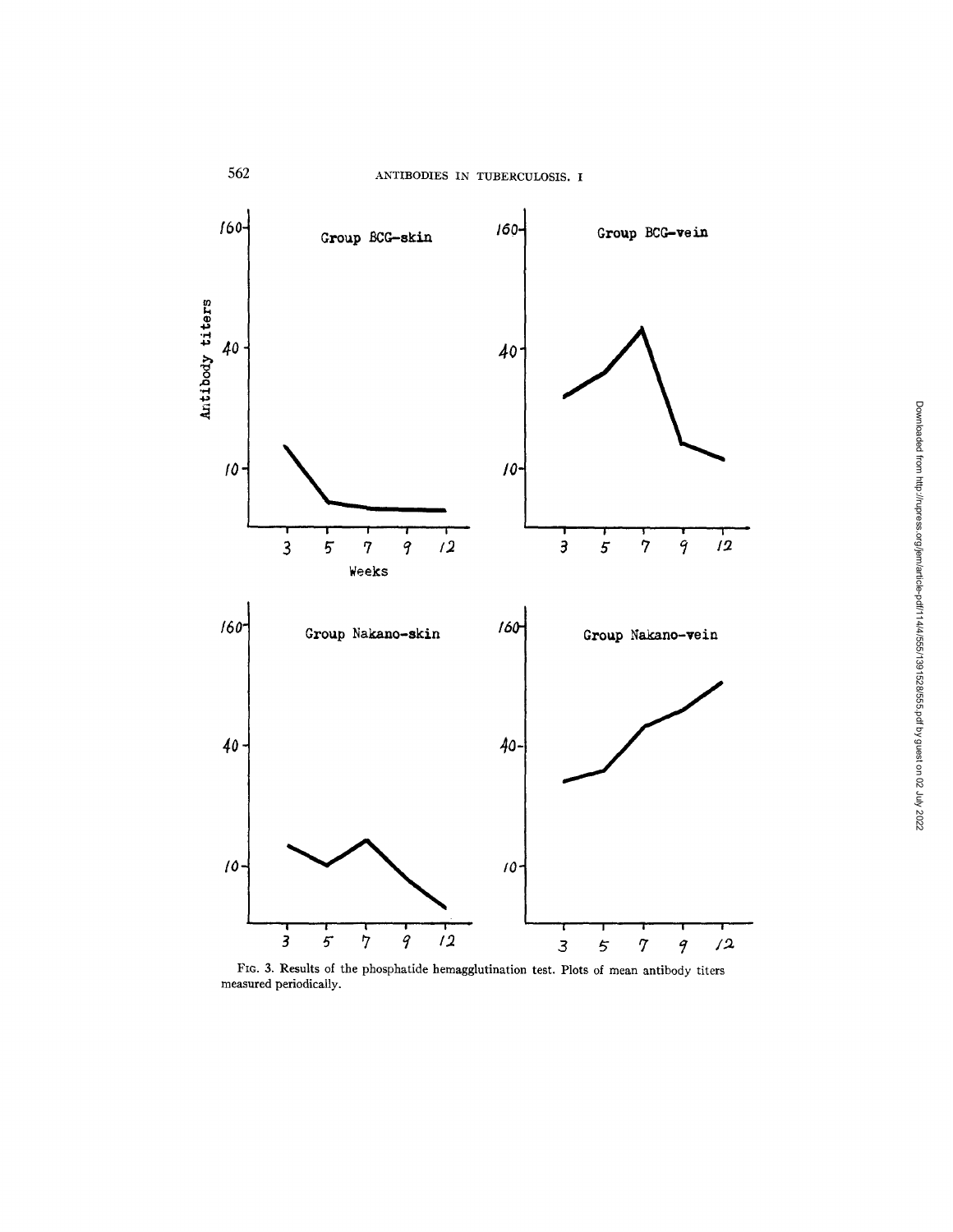found not to be directly related to the degree of tuberculin skin hypersensitivity.

*Relationship Between Antibody Titers and Tuberculous Lesions.*—The intensity of the pulmonary tuberculous lesions was arbitrarily graded into the 4 following orders according to the number of tubercles found on the total lungs:  $++++$ 

| Material, mode of<br>challenge | Rabbit           | <b>Reactions</b> at |                |                |                |                |  |  |  |
|--------------------------------|------------------|---------------------|----------------|----------------|----------------|----------------|--|--|--|
|                                | No.              | $3$ wks.            | 5 wks.         | 7 wks.         | 9 wks.         | 12 wks.        |  |  |  |
| BCG(S.C.)                      | 1                | $20 \times 16^*$    | $24 \times 18$ | $17 \times 17$ | $15 \times 11$ | $\bf{0}$       |  |  |  |
|                                | $\boldsymbol{2}$ | $12 \times 20$      | $19 \times 19$ | $19 \times 20$ | $13 \times 13$ | $5 \times 5$   |  |  |  |
|                                | $\mathbf{3}$     | $22 \times 21$      | $20 \times 19$ | $10 \times 10$ | $12 \times 10$ | 0              |  |  |  |
|                                | 4                | $24 \times 24$      | $23 \times 16$ | $25 \times 20$ | $20 \times 17$ | $10 \times 10$ |  |  |  |
| $BCG$ (I.V.)                   | 5                | $20 \times 20$      | $12 \times 12$ | $18 \times 21$ | $20 \times 15$ | $13 \times 20$ |  |  |  |
|                                | 6                | 0                   | 0              | $10 \times 8$  | 0              | 0              |  |  |  |
|                                | $\boldsymbol{7}$ | 0                   | $\bf{0}$       | $11 \times 14$ | 0              | $\bf{0}$       |  |  |  |
|                                | 8                | $\mathbf 0$         | $15 \times 22$ | $15 \times 22$ | $15 \times 20$ | $12 \times 13$ |  |  |  |
| Nakano (S.C.)                  | 9                | $20 \times 20$      | $21 \times 20$ | $21 \times 25$ | $20 \times 18$ | 0              |  |  |  |
|                                | 10               | $28 \times 23$      | $15 \times 24$ | $20 \times 27$ | $22 \times 15$ | $13 \times 13$ |  |  |  |
|                                | 11               | $17 \times 27$      | $30 \times 20$ | $20 \times 28$ | $20 \times 30$ | $28 \times 18$ |  |  |  |
|                                | 12               | $12 \times 16$      | $20 \times 18$ | $13 \times 13$ | $15 \times 14$ | 0              |  |  |  |
| Nakano (I.V.)                  | 13               | $12 \times 16$      | $13 \times 18$ | $12 \times 12$ | $5 \times 6$   | 0              |  |  |  |
|                                | 14               | $13 \times 20$      | $18 \times 18$ | $22 \times 20$ | $18 \times 12$ | $\bf{0}$       |  |  |  |
|                                | 15               | $11 \times 14$      | $13 \times 13$ | $20 \times 22$ | $18 \times 20$ | $10 \times 15$ |  |  |  |
|                                | 16               | $13 \times 27$      | $20 \times 20$ | $13 \times 14$ | $15 \times 16$ | $18 \times 23$ |  |  |  |

TABLE IV *Results of the Tuberculin Skin Test* 

\* The numerals indicate lengths (mm) of long and short diameters of the reactions. For other signs and symbols, see the footnotes of Table I.

(innumerable confluent tubercles),  $++$  (innumerable solitary tubercles),  $++$  (about 100 tubercles),  $+$  (less than 50 tubercles), and 0 (no tubercles).

At autopsy, the animals of the first and second groups which received BCG presented no tubercle, while the animals which were infected with virulent Nakano bacilli possessed tubercles to various extents. The data are presented in Table V, beside the antibody titers measured at the end of the experiment by the use of the three foregoing different hemagglutination tests. It is seen that, of the three antibodies, the antiphosphatide may be most related to the intensity of tuberculous lesions. In contrast, the antipolysaccharide maintained its titer almost at an equal level in all the animals and the antiprotein was rather inconstant.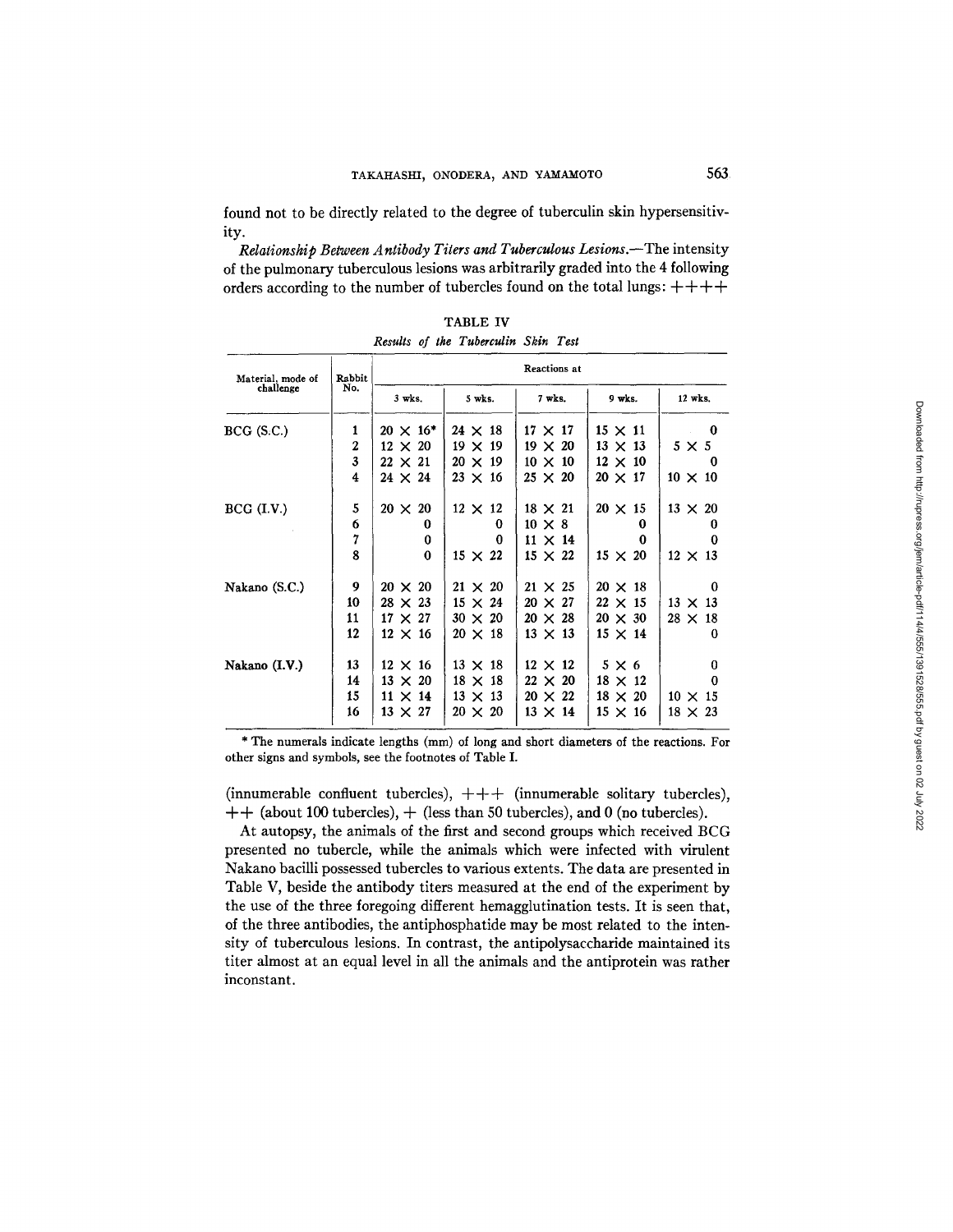

**FIe. 4. Tuberculin skin reactions as compared with serum antibody levels.**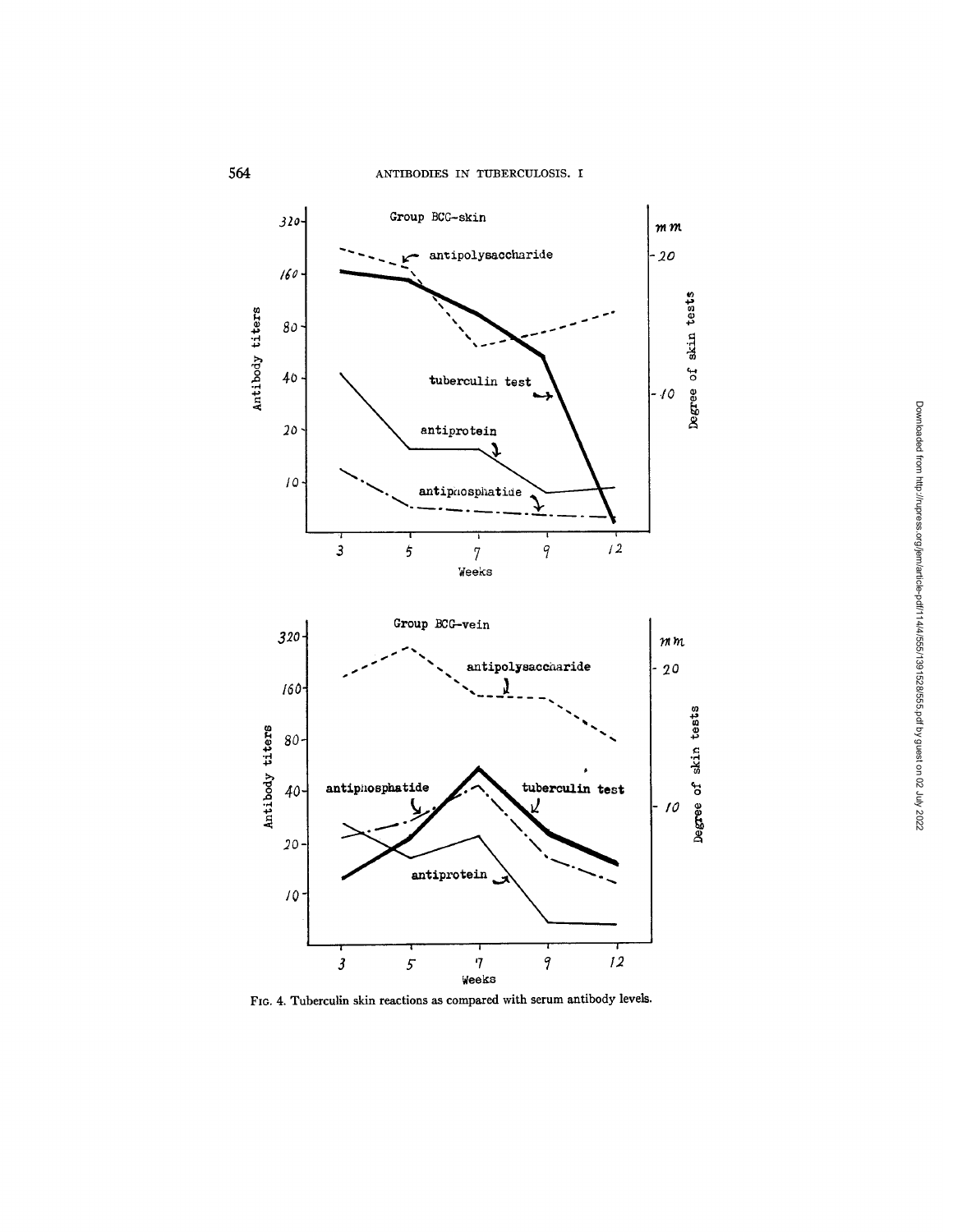### DISCUSSION

The present study shows that, in the course of experimental tuberculosis, the mode and level of antibody production differ considerably according to the constituents of the tubercle bacillus.

It is a well established fact that bacilli of BCG multiply *in vivo* for several weeks and then diminish in number gradually without producing any progres-

| Material, mode of<br>challenge | Rabbit<br>No.           | M.D. | В.          | Pd.         | Pulmonary<br>lesions | Viable counts of<br>lungs |
|--------------------------------|-------------------------|------|-------------|-------------|----------------------|---------------------------|
| $BCG$ (S.C.)                   | 1                       | 160  | $\bf{0}$    | $\bf{0}$    | 0                    | 0                         |
|                                | 2                       | 80   | 0           | $\bf{0}$    | 0                    | 0                         |
|                                | $\overline{\mathbf{3}}$ | 80   | $\bf{0}$    | 0           | 0                    | 0                         |
|                                | 4                       | 40   | $\bf{0}$    | $\bf{0}$    | $\boldsymbol{0}$     | $\bf{0}$                  |
| $BCG$ (I.V.)                   | 5                       | 160  | 0           | 10          | $\bf{0}$             | $\Omega$                  |
|                                | 6                       | 40   | $\bf{0}$    | 40          | $\Omega$             | $1~\times~10^{2*}$        |
|                                | $\overline{7}$          | 40   | $\bf{0}$    | 0           | 0                    | 0                         |
|                                | 8                       | 80   | $\bf{0}$    | $\bf{0}$    | $\mathbf 0$          | 0                         |
| Nakano (S.C.)                  | 9                       | 80   | $\Omega$    | $\mathbf 0$ | $+1$                 | $4.6 \times 10^{4}$       |
|                                | 10                      | 80   | $\mathbf 0$ | $\bf{0}$    | $+$                  | $4 \times 10^2$           |
|                                | 11                      | 160  | 160         | 0           | 0                    | 0                         |
|                                | 12                      | 80   | $\bf{0}$    | $\bf{0}$    | $++++$               | $6\,\times\,10^{\rm s}$   |
| Nakano (I.V.)                  | 13                      | 320  | 160         | 320         | $+ + + +$            | $2.5 \times 10^{6}$       |
|                                | 14                      | 40   | 0           | 40          | $+++++$              | $2 \times 10^5$           |
|                                | 15                      | 80   | $\Omega$    | 0           | $\div$               | $3.3 \times 10^{4}$       |
|                                | 16                      | 160  | 160         | 40          | $++++$               | $2.8 \times 10^{6}$       |

TABLE V *Findings at the End of the Experiment (12 Weeks)* 

M.D., Middlebrook-Dubos test; B, Boyden test; Pd., Phosphafide hemagglufination test. \* Viable counts of bacilli contained in 1 gm of tissue. For other signs and symbols, see the footnotes of Table I.

 $#$  For meaning of these signs, see the text.

sire lesion. It is also generally accepted that, in experimental tuberculosis, the progression of the disease is more rapid in the case of intravenous challenge than in the case of subcutaneous challenge, because, following subcutaneous challenge, the dissemination of challenged bacilli is hampered by the formation of caseous, encapsulated foci at the site of challenge, while, following intravenous challenge, it takes place rapidly to engender severe systemic disease.

In view of the above facts, the antipolysaccharide and antiprotein, especially the former, may be said to be produced almost universally, if only *"infection"*  takes place, without regard to the severity of the disease engendered by infection, *i.e.*, the mere *in vivo* presence of tubercle bacilli, if any, might be the major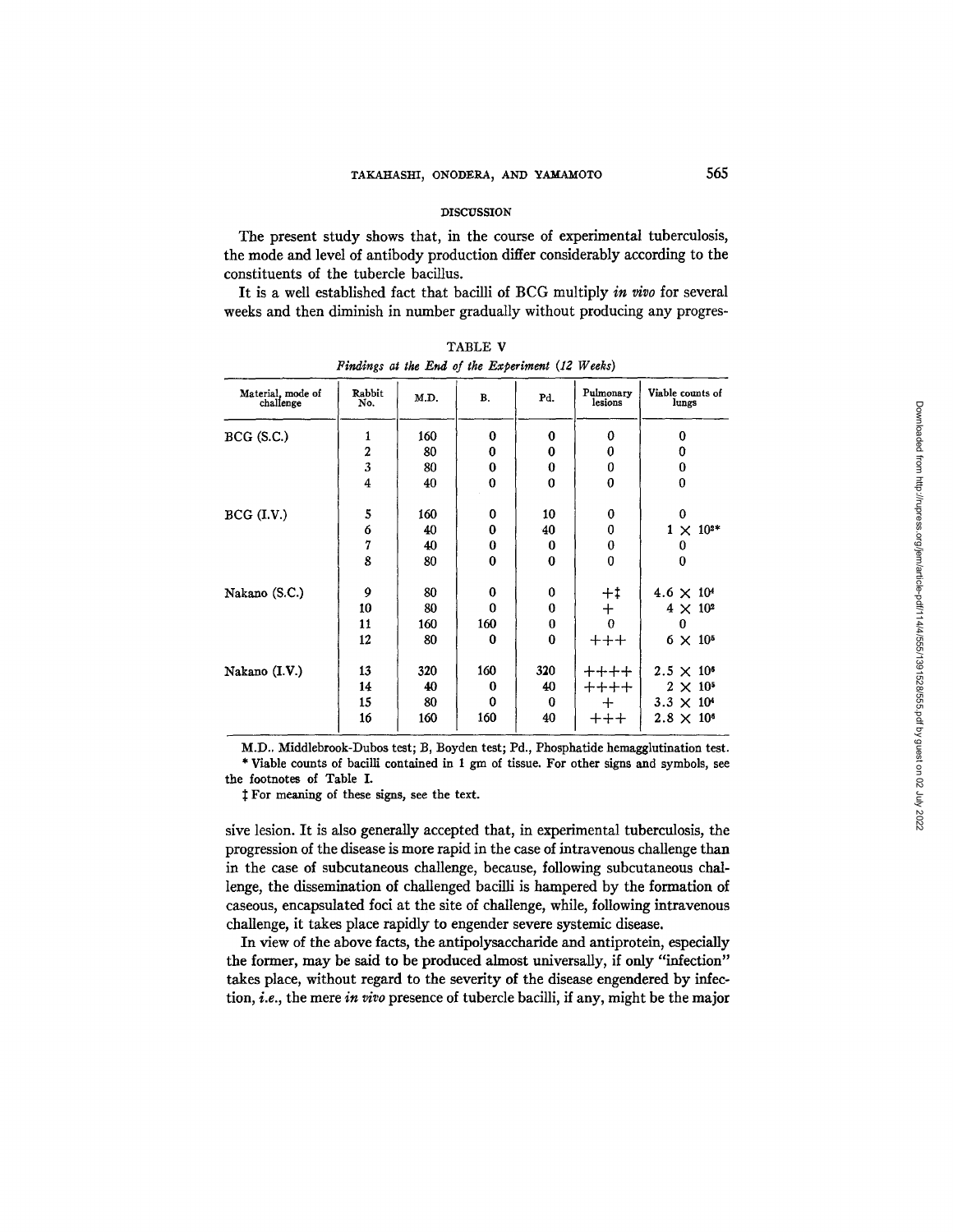condition for production of the two kinds of antibodies. This is probably due to the water solubility of polysaccharides and proteins of the tubercle bacillus.

It is of great interest that mere infection seems not to stimulate an important production of the antiphosphatide. It is evident from the present data that the production of the antiphosphatide is greatly influenced by the severity of the disease subsequent to infection. The convincing proof thereof lies in the facts that the antiphosphatide production scarcely takes place in the animals given subcutaneous injections of BCG, while it takes place evidently in the animals which received intravenous injections of the same organisms, and that the antiphosphatide tends to be produced to a higher extent in the animals challenged with virulent tubercle bacilli. This peculiar mode of production of the antiphosphatide is probably due to the physicochemical nature of phosphatide. As is well known, tubercle phosphatide, like phosphatides of animal and plant origins, is hygroscopic but not water-soluble. It may be, therefore, that the antiphosphatide production is not stimulated until *in vivo* tubercle bacilli are destroyed to such an extent that an amount of phosphatide sufficient to produce antibodies is released from the bacillary cells. In other words, the antiphosphatide production might take place mainly under the condition where *in vivo* bacilli undergo destruction, *i.e.,* under the condition where "disease" is in progress subsequent to infection.

Be that as it may, the present investigations strongly suggest that, of the three different kinds of antibodies, antipolysaccharide, antiprotein, and antiphosphatide, only the antiphosphatide might deserve to be followed up in the serological diagnosis of tuberculosis. This presumption has been shown to be true in a study in which the three foregoing tests were performed in patients with pulmonary tuberculosis and in tuberculin-positive, clinically healthy persons. The experimental data thereof will be given in the succeeding paper.

Finally, no direct relationship was found between the amount of any of the three kinds of circulating antibodies and the degree of tuberculin skin hypersensitivity. It should be especially borne in mind in this connection that even the amount of circulating antiproteins had no bearing on the degree of hypersensitivity measured by the tuberculin skin test, despite the accepted fact that tuberculin skin hypersensitivity is engendered by sensitization with tubercle proteins (3, 7, 8).

#### **SUMMARY**

The mode and the level of production of the three different kinds of antibodies, antipolysaccharide, antiprotein, and antiphosphatide, were found to differ considerably with the mode of infection and the virulence of tubercle bacilli. Evidence is given that production of the antipolysaccharide and antiprotein is stimulated without regard to the mode of infection and the virulence of bacilli, while the antiphosphatide is produced chiefly under conditions where